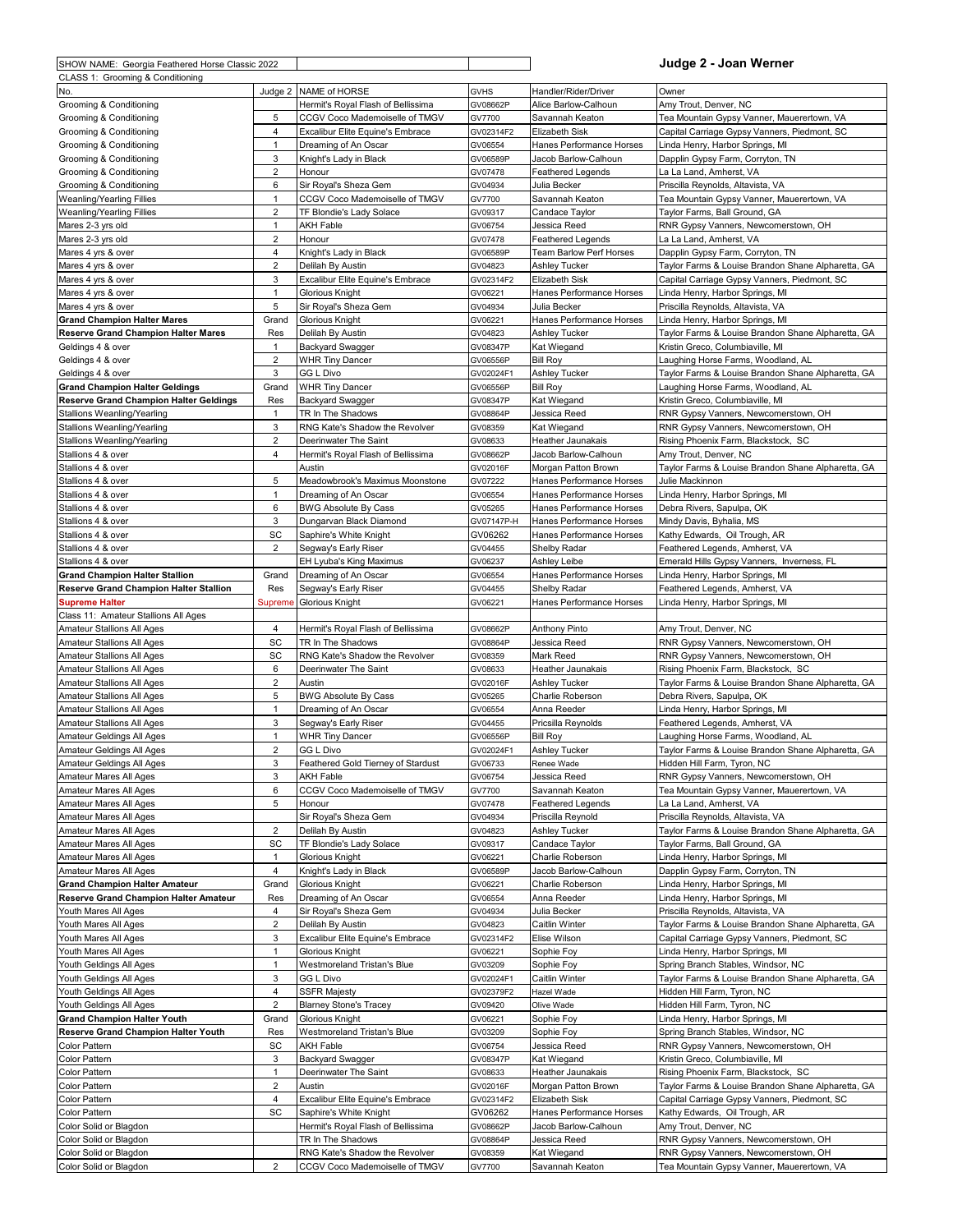| Color Solid or Blagdon                       | 4                       | Honour                                  | GV07478                | <b>Feathered Legends</b>       | La La Land, Amherst, VA                                                           |
|----------------------------------------------|-------------------------|-----------------------------------------|------------------------|--------------------------------|-----------------------------------------------------------------------------------|
| Color Solid or Blagdon                       | 6                       | TF Blondie's Lady Solace                | GV09317                | Candace Tavlor                 | Tavlor Farms, Ball Ground, GA                                                     |
| Color Solid or Blagdon                       | 5                       | Meadowbrook's Maximus Moonstone         | GV07222                | Hanes Performance Horses       | Julie Mackinnon                                                                   |
|                                              |                         |                                         |                        |                                |                                                                                   |
| Color Solid or Blagdon                       |                         | <b>Glorious Knight</b>                  | GV06221                | Hanes Performance Horses       | Linda Henry, Harbor Springs, MI                                                   |
| Color Solid or Blagdon                       | $\mathbf{1}$            | Dreaming of An Oscar                    | GV06554                | Hanes Performance Horses       | Linda Henry, Harbor Springs, MI                                                   |
| Color Solid or Blagdon                       |                         | Knight's Lady in Black                  | GV06589P               | <b>Anthony Pinto</b>           | Dapplin Gypsy Farm, Corryton, TN                                                  |
| Color Solid or Blagdon                       | 3                       | Segway's Early Riser                    | GV04455                | Shelby Radar                   | Feathered Legends, Amherst, VA                                                    |
| Youth Color (Patterned & Solid or Blagdon)   | 2                       | Westmoreland Tristan's Blue             | GV03209                | Sophie Foy                     | Spring Branch Stables, Windsor, NC                                                |
| Youth Color (Patterned & Solid or Blagdon)   | 1                       | <b>GG L Divo</b>                        | GV02024F1              | Caitlin Winter                 | Taylor Farms & Louise Brandon Shane Alpharetta, GA                                |
| Youth Color (Patterned & Solid or Blagdon)   | 3                       | <b>SSFR Majesty</b>                     | GV02379F2              | Hazel Wade                     | Hidden Hill Farm, Tyron, NC                                                       |
| Youth Color (Patterned & Solid or Blagdon)   | SC                      | <b>Blarney Stone's Tracey</b>           | GV09420                | Olive Wade                     | Hidden Hill Farm, Tyron, NC                                                       |
| Youth Color (Patterned & Solid or Blagdon)   | 4                       | Excalibur Elite Equine's Embrace        | GV02314F2              | Elise Wilson                   | Capital Carriage Gypsy Vanners, Piedmont, SC                                      |
|                                              |                         |                                         |                        |                                |                                                                                   |
| Amateur Color (Patterned & Solid or Blagdon) |                         | Hermit's Royal Flash of Bellissima      | GV08662P               | <b>Anthony Pinto</b>           | Amy Trout, Denver, NC                                                             |
| Amateur Color (Patterned & Solid or Blagdon) |                         | TR In The Shadows                       | GV08864P               | Jessica Reed                   | RNR Gypsy Vanners, Newcomerstown, OH                                              |
| Amateur Color (Patterned & Solid or Blagdon) |                         | RNG Kate's Shadow the Revolver          | GV08359                | Mark Reed                      | RNR Gypsy Vanners, Newcomerstown, OH                                              |
| Amateur Color (Patterned & Solid or Blagdon) | 2                       | CCGV Coco Mademoiselle of TMGV          | GV7700                 | Savannah Keaton                | Tea Mountain Gypsy Vanner, Mauerertown, VA                                        |
| Amateur Color (Patterned & Solid or Blagdon) | 3                       | Honour                                  | GV07478                | <b>Feathered Legends</b>       | La La Land, Amherst, VA                                                           |
| Amateur Color (Patterned & Solid or Blagdon) | 1                       | Deerinwater The Saint                   | GV08633                | Heather Jaunakais              | Rising Phoenix Farm, Blackstock, SC                                               |
| Amateur Color (Patterned & Solid or Blagdon) | 4                       | Delilah By Austin                       | GV04823                | Ashley Tucker                  | Taylor Farms & Louise Brandon Shane Alpharetta, GA                                |
| Amateur Color (Patterned & Solid or Blagdon) |                         | Feathered Gold Tierney of Strdust       | GV06733                | Renee Wade                     | Hidden Hill Farm, Tyron, NC                                                       |
| Amateur Color (Patterned & Solid or Blagdon) | 5 <sub>5</sub>          | Knight's Lady in Black                  | GV06589P               | Jacob Barlow-Calhoun           | Dapplin Gypsy Farm, Corryton, TN                                                  |
|                                              |                         |                                         |                        |                                |                                                                                   |
| Amateur Color (Patterned & Solid or Blagdon) | <b>DQ</b>               | <b>Meadowbrook's Maximus Moonstone</b>  | GV07222                | Dani Fleck                     | Julie Mackinnon                                                                   |
| North American Bred                          |                         | <b>AKH Fable</b>                        | GV06754                | Jessica Reed                   | RNR Gypsy Vanners, Newcomerstown, OH                                              |
| North American Bred                          |                         | RNG Kate's Shadow the Revolver          | GV08359                | Kat Wiegand                    | RNR Gypsy Vanners, Newcomerstown, OH                                              |
| North American Bred                          |                         | CCGV Coco Mademoiselle of TMGV          | GV7700                 | Savannah Keaton                | Tea Mountain Gypsy Vanner, Mauerertown, VA                                        |
| North American Bred                          |                         | Knight's Lady in Black                  | GV06589P               | <b>Team Barlow Perf Horses</b> | Dapplin Gypsy Farm, Corryton, TN                                                  |
| North American Bred                          |                         | Sir Royal's Sheza Gem                   | GV04934                | Priscilla Reynold              | Priscilla Reynolds, Altavista, VA                                                 |
| North American Bred                          |                         | <b>GG L Divo</b>                        | GV02024F1              | Caitlin Winter                 | Taylor Farms & Louise Brandon Shane Alpharetta, GA                                |
|                                              | 4                       |                                         |                        |                                | Taylor Farms & Louise Brandon Shane Alpharetta, GA                                |
| North American Bred                          |                         | Delilah By Austin                       | GV04823                | Ashley Tucker                  |                                                                                   |
| North American Bred                          |                         | TF Blondie's Lady Solace                | GV09317                | Candace Taylor                 | Taylor Farms, Ball Ground, GA                                                     |
| North American Bred                          | 3                       | Austin                                  | GV02016F               | Morgan Patton Brown            | Taylor Farms & Louise Brandon Shane Alpharetta, GA                                |
| North American Bred                          | 6                       | Excalibur Elite Equine's Embrace        | GV02314F2              | Elizabeth Sisk                 | Capital Carriage Gypsy Vanners, Piedmont, SC                                      |
| North American Bred                          | 1                       | Glorious Knight                         | GV06221                | Hanes Performance Horses       | Linda Henry, Harbor Springs, MI                                                   |
| North American Bred                          | 2                       | Dreaming of An Oscar                    | GV06554                | Hanes Performance Horses       | Linda Henry, Harbor Springs, MI                                                   |
| North American Bred                          | 5                       | <b>BWG Absolute By Cass</b>             | GV05265                | Hanes Performance Horses       | Debra Rivers, Sapulpa, OK                                                         |
|                                              |                         |                                         |                        |                                |                                                                                   |
| North American Bred                          |                         | Segway's Early Riser                    | GV04455                | Shelby Radar                   | Feathered Legends, Amherst, VA                                                    |
| North American Bred                          |                         | EH Lyuba's King Maximus                 | GV06237                | Ashley Leibe                   | Emerald Hills Gypsy Vanners, Inverness, FL                                        |
| Internationally Bred                         | $\mathbf{1}$            | Dungarvan Black Diamond                 | GV07147P-H             | Hanes Performance Horses       | Mindy Davis, Byhalia, MS                                                          |
| Internationally Bred                         | 3                       | TR In The Shadows                       | GV08864P               | Jessica Reed                   | RNR Gypsy Vanners, Newcomerstown, OH                                              |
| Internationally Bred                         | 2                       | Hermit's Royal Flash of Bellissima      | GV08662P               | Jacob Barlow-Calhoun           | Amy Trout, Denver, NC                                                             |
| Bred & Shown By Owner                        | 1                       | TF Blondie's Lady Solace                | GV09317                | Candace Taylor                 | Taylor Farms, Ball Ground, GA                                                     |
|                                              |                         |                                         |                        |                                |                                                                                   |
| Bred & Shown By Owner                        | SC                      | EH Lyuba's King Maximus                 | GV06237                | Danny Ahrens                   | Emerald Hills Gypsy Vanners, Inverness, FL                                        |
| Youth Showmanship                            | $\overline{2}$          | Westmoreland Tristan's Blue             | GV03209                | Sophie Foy                     | Spring Branch Stables, Windsor, NC                                                |
| Youth Showmanship                            | 3                       | Sir Royal's Sheza Gem                   | GV04934                | Julia Becker                   | Priscilla Reynolds, Altavista, VA                                                 |
| Youth Showmanship                            | DQ                      | <b>GG L Divo</b>                        | GV02024F1              | Caitlin Winter                 | Taylor Farms & Louise Brandon Shane Alpharetta, GA                                |
| Youth Showmanship                            | SC                      | <b>SSFR Majesty</b>                     | GV02379F2              | Hazel Wade                     | Hidden Hill Farm, Tyron, NC                                                       |
| Youth Showmanship                            | SC                      | <b>Blarney Stone's Tracey</b>           | GV09420                | Olive Wade                     | Hidden Hill Farm, Tyron, NC                                                       |
| Youth Showmanship                            | $\mathbf{1}$            | Excalibur Elite Equine's Embrace        | GV02314F2              | Elise Wilson                   | Capital Carriage Gypsy Vanners, Piedmont, SC                                      |
|                                              |                         |                                         |                        |                                |                                                                                   |
| Amateur Showmanship                          | $\overline{4}$          | Hermit's Royal Flash of Bellissima      | GV08662P               | <b>Anthony Pinto</b>           | Amy Trout, Denver, NC                                                             |
| Amateur Showmanship                          | SC                      | <b>AKH Fable</b>                        | GV06754                | Jessica Reed                   | RNR Gypsy Vanners, Newcomerstown, OH                                              |
| Amateur Showmanship                          | SC                      | <b>WHR Tiny Dancer</b>                  | GV06556P               | <b>Bill Roy</b>                | Laughing Horse Farms, Woodland, AL                                                |
| Amateur Showmanship                          | 5                       | Sir Royal's Sheza Gem                   | GV04934                | Priscilla Reynold              | Priscilla Reynolds, Altavista, VA                                                 |
| Amateur Showmanship                          | $\overline{2}$          | Delilah By Austin                       | GV04823                | Ashley Tucker                  | Taylor Farms & Louise Brandon Shane Alpharetta, GA                                |
| Amateur Showmanship                          | SC                      | Feathered Gold Tierney of Strdust       | GV06733                | Renee Wade                     |                                                                                   |
| Amateur Showmanship                          | 3                       |                                         |                        |                                |                                                                                   |
|                                              |                         |                                         |                        |                                | Hidden Hill Farm, Tyron, NC                                                       |
| Amateur Showmanship                          |                         | Knight's Lady in Black                  | GV06589P               | Jacob Barlow-Calhoun           | Dapplin Gypsy Farm, Corryton, TN                                                  |
|                                              | 1                       | CCGV Coco Mademoiselle of TMGV          | GV7700                 | Savannah Keaton                | Tea Mountain Gypsy Vanner, Mauerertown, VA                                        |
| <b>Pleasure Driving</b>                      | 1                       | Excalibur Elite Equine's Embrace        | GV02314F2              | Elizabeth Sisk                 | Capital Carriage Gypsy Vanners, Piedmont, SC                                      |
| Ladies Driving                               | 1                       | Excalibur Elite Equine's Embrace        | GV02314F2              | Elizabeth Sisk                 | Capital Carriage Gypsy Vanners, Piedmont, SC                                      |
| <b>Freestyle Riding</b>                      | SC                      | Sir Royal's Sheza Gem                   | GV04934                | Priscilla Reynold              | Priscilla Reynolds, Altavista, VA                                                 |
| Freestyle Riding                             | 3                       | <b>GG L Divo</b>                        | GV02024F1              | Caitlin Winter                 | Taylor Farms & Louise Brandon Shane Alpharetta, GA                                |
|                                              |                         |                                         |                        |                                |                                                                                   |
| Freestyle Riding                             | $\overline{\mathbf{c}}$ | Excalibur Elite Equine's Embrace        | GV02314F2              | Elizabeth Sisk                 | Capital Carriage Gypsy Vanners, Piedmont, SC                                      |
| Freestyle Riding                             | 1                       | Segway's Early Riser                    | GV04455                | Shelby Radar                   | Feathered Legends, Amherst, VA                                                    |
| Liberty Age 2 & Up                           | $\overline{2}$          | Hermit's Royal Flash of Bellissima      | GV08662P               | Alice Barlow-Calhoun           | Amy Trout, Denver, NC                                                             |
| Liberty Age 2 & Up                           | 1                       | <b>AKH Fable</b>                        | GV06754                | Jessica Reed                   | RNR Gypsy Vanners, Newcomerstown, OH                                              |
| Liberty Age 2 & Up                           | 3                       | <b>WHR Tiny Dancer</b>                  | GV06556P               | Kat Wiegand                    | Laughing Horse Farms, Woodland, AL                                                |
| Liberty Age 2 & Up                           |                         | Knight's Lady in Black                  | GV06589P               | Team Barlow Perf Horses        | Dapplin Gypsy Farm, Corryton, TN                                                  |
|                                              | 6                       |                                         | GV04934                | Priscilla Reynold              | Priscilla Reynolds, Altavista, VA                                                 |
| iberty Age 2 & Up.                           |                         | Sir Royal's Sheza Gem                   |                        |                                |                                                                                   |
| Liberty Age 2 & Up                           |                         | <b>GG L Divo</b>                        | GV02024F1              | Caitlin Winter                 | Taylor Farms & Louise Brandon Shane Alpharetta, GA                                |
| Liberty Age 2 & Up                           | 5                       | Excalibur Elite Equine's Embrace        | GV02314F2              | Elizabeth Sisk                 | Capital Carriage Gypsy Vanners, Piedmont, SC                                      |
| Liberty Age 2 & Up                           |                         | Meadowbrook's Maximus Moonstone         | GV07222                | Hanes Performance Horses       | Julie Mackinnon                                                                   |
| Liberty Age 2 & Up                           | 4                       | <b>Glorious Knight</b>                  | GV06221                | Hanes Performance Horses       | Linda Henry, Harbor Springs, MI                                                   |
| Liberty Age 2 & Up                           |                         | Dreaming of An Oscar                    | GV06554                | Hanes Performance Horses       | Linda Henry, Harbor Springs, MI                                                   |
| Liberty Age 2 & Up                           | SC                      | Saphire's White Knight                  | GV06262                | Hanes Performance Horses       | Kathy Edwards, Oil Trough, AR                                                     |
|                                              |                         |                                         |                        |                                |                                                                                   |
| Liberty Age 2 & Up                           |                         | Segway's Early Riser                    | GV04455                | Shelby Radar                   | Feathered Legends, Amherst, VA                                                    |
| Trail In-Hand Jr Horse                       | SC                      | <b>AKH Fable</b>                        | GV06754                | Jessica Reed                   | RNR Gypsy Vanners, Newcomerstown, OH                                              |
| Trail In-Hand Jr Horse                       | 4                       | Honour                                  | GV07478                | <b>Feathered Legends</b>       | La La Land, Amherst, VA                                                           |
| Trail In-Hand Jr Horse                       | 2                       | Knight's Lady in Black                  | GV06589P               | Team Barlow Perf Horses        | Dapplin Gypsy Farm, Corryton, TN                                                  |
| Trail In-Hand Jr Horse                       | $\mathbf{1}$            | CCGV Coco Mademoiselle of TMGV          | GV7700                 | Savannah Keaton                | Tea Mountain Gypsy Vanner, Mauerertown, VA                                        |
| Trail In-Hand Jr Horse                       | 3                       | <b>Glorious Knight</b>                  | GV06221                | Hanes Performance Horses       | Linda Henry, Harbor Springs, MI                                                   |
|                                              |                         |                                         |                        |                                |                                                                                   |
| Youth Trail In-Hand                          | 2                       | Westmoreland Tristan's Blue             | GV03209                | Sophie Foy                     | Spring Branch Stables, Windsor, NC                                                |
| Youth Trail In-Hand                          | 3                       | Sir Royal's Sheza Gem                   | GV04934                | Julia Becker                   | Priscilla Reynolds, Altavista, VA                                                 |
| Youth Trail In-Hand<br>Youth Trail In-Hand   | 4<br>SC                 | <b>GG L Divo</b><br><b>SSFR Majesty</b> | GV02024F1<br>GV02379F2 | Caitlin Winter<br>Hazel Wade   | Taylor Farms & Louise Brandon Shane Alpharetta, GA<br>Hidden Hill Farm, Tyron, NC |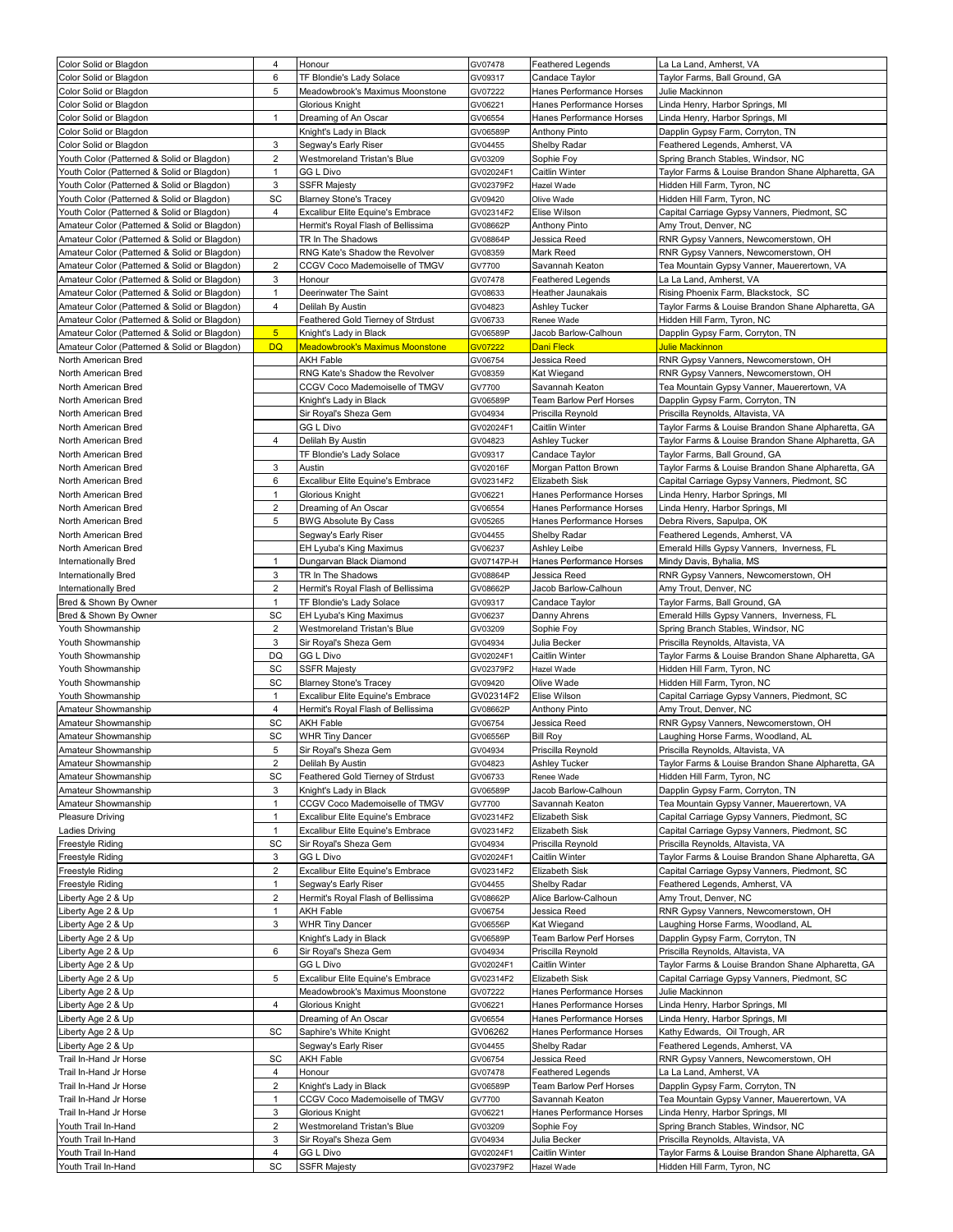| Youth Trail In-Hand                                          | 1                              | Excalibur Elite Equine's Embrace                                | GV02314F2            | Elise Wilson                         | Capital Carriage Gypsy Vanners, Piedmont, SC                                   |
|--------------------------------------------------------------|--------------------------------|-----------------------------------------------------------------|----------------------|--------------------------------------|--------------------------------------------------------------------------------|
| Trail In-Hand Sr Horse                                       | 3                              | Hermit's Royal Flash of Bellissima                              | GV08662P             | Alice Barlow-Calhoun                 | Amy Trout, Denver, NC                                                          |
| Trail In-Hand Sr Horse                                       | 4                              | Austin                                                          | GV02016F             | Morgan Patton Brown                  | Taylor Farms & Louise Brandon Shane Alpharetta, GA                             |
| Trail In-Hand Sr Horse                                       | SC                             | Feathered Gold Tierney of Strdust                               | GV06733              | Renee Wade                           | Hidden Hill Farm, Tyron, NC                                                    |
| Trail In-Hand Sr Horse                                       | $\mathbf{1}$                   | <b>Excalibur Elite Equine's Embrace</b>                         | GV02314F2            | <b>Elizabeth Sisk</b>                | Capital Carriage Gypsy Vanners, Piedmont, SC                                   |
| Trail In-Hand Sr Horse                                       | SC                             | Dreaming of An Oscar                                            | GV06554              | Hanes Performance Horses             | Linda Henry, Harbor Springs, MI                                                |
| Trail In-Hand Sr Horse                                       | 2<br>2                         | Segway's Early Riser<br>Hermit's Royal Flash of Bellissima      | GV04455<br>GV08662P  | Shelby Radar<br><b>Anthony Pinto</b> | Feathered Legends, Amherst, VA<br>Amy Trout, Denver, NC                        |
| Amatuer Trail In-Hand<br>Amatuer Trail In-Hand               | SC                             | <b>AKH Fable</b>                                                | GV06754              | Jessica Reed                         | RNR Gypsy Vanners, Newcomerstown, OH                                           |
| Amatuer Trail In-Hand                                        | SC                             | <b>WHR Tiny Dancer</b>                                          | GV06556P             | <b>Bill Roy</b>                      | aughing Horse Farms, Woodland, AL.                                             |
| Amatuer Trail In-Hand                                        | 3                              | Honour                                                          | GV07478              | <b>Feathered Legends</b>             | La La Land, Amherst, VA                                                        |
| Amatuer Trail In-Hand                                        | 4                              | Delilah By Austin                                               | GV04823              | <b>Ashley Tucker</b>                 | Taylor Farms & Louise Brandon Shane Alpharetta, GA                             |
| Amatuer Trail In-Hand                                        | SC                             | Feathered Gold Tierney of Stardust                              | GV06733              | Renee Wade                           | Hidden Hill Farm, Tyron, NC                                                    |
| Amatuer Trail In-Hand                                        | $\mathbf{1}$                   | Knight's Lady in Black                                          | GV06589P             | <b>Anthony Pinto</b>                 | Dapplin Gypsy Farm, Corryton, TN                                               |
| Amatuer Trail In-Hand                                        | 5                              | CCGV Coco Mademoiselle of TMGV                                  | GV7700               | Savannah Keaton                      | Tea Mountain Gypsy Vanner, Mauerertown, VA                                     |
| Youth Trail US                                               | 2                              | Westmoreland Tristan's Blue                                     | GV03209              | Sophie Foy                           | Spring Branch Stables, Windsor, NC                                             |
| Youth Trail US                                               | 3                              | <b>GG L Divo</b>                                                | GV02024F1            | Caitlin Winter                       | Taylor Farms & Louise Brandon Shane Alpharetta, GA                             |
| Youth Trail US                                               | SC                             | <b>SSFR Majesty</b>                                             | GV02379F2            | Hazel Wade                           | Hidden Hill Farm, Tyron, NC                                                    |
| Youth Trail US                                               | $\mathbf{1}$                   | Excalibur Elite Equine's Embrace                                | GV02314F2            | Elise Wilson                         | Capital Carriage Gypsy Vanners, Piedmont, SC                                   |
| Trail US Jr Horse WT/WJ                                      | 1                              | EH Lyuba's King Maximus                                         | GV06237              | Ashley Leibe                         | Emerald Hills Gypsy Vanners, Inverness, FL                                     |
| Trail US Jr Horse WT/WJ                                      | $\overline{2}$                 | Knight's Lady in Black                                          | GV06589P             | Team Barlow Perf Horses              | Dapplin Gypsy Farm, Corryton, TN                                               |
| Amateur Trail US WJ/WT                                       | 2                              | Hermit's Royal Flash of Bellissima                              | GV08662P             | Jacob Barlow-Calhoun                 | Amy Trout, Denver, NC                                                          |
| Amateur Trail US WJ/WT                                       | 1                              | Knight's Lady in Black                                          | GV06589P             | Jacob Barlow-Calhoun                 | Dapplin Gypsy Farm, Corryton, TN                                               |
| Amateur Trail US WJ/WT                                       | SC                             | Feathered Gold Tierney of Strdust                               | GV06733              | Renee Wade<br>Alice Barlow-Calhoun   | Hidden Hill Farm, Tyron, NC                                                    |
| Trail US Sr Horse WJ/WT<br>Trail US Sr Horse WJ/WT           | 4<br>3                         | Hermit's Royal Flash of Bellissima                              | GV08662P<br>GV08347P | Kat Wiegand                          | Amy Trout, Denver, NC                                                          |
|                                                              |                                | Backyard Swagger                                                |                      | Elise Wilson                         | Kristin Greco, Columbiaville, MI                                               |
| Trail US Sr Horse WJ/WT<br>Trail US Sr Horse WJ/WT           | $\mathbf{1}$<br>$\overline{2}$ | Excalibur Elite Equine's Embrace<br>Segway's Early Riser        | GV02314F2<br>GV04455 | Shelby Radar                         | Capital Carriage Gypsy Vanners, Piedmont, SC<br>Feathered Legends, Amherst, VA |
| Amatuer Trail US WJL/WTC                                     | 1                              | Delilah By Austin                                               | GV04823              | <b>Ashley Tucker</b>                 | Taylor Farms & Louise Brandon Shane Alpharetta, GA                             |
| Trail All Ages WJL/WTC                                       | $\overline{2}$                 | <b>WHR Tiny Dancer</b>                                          | GV06556P             | Kat Wiegand                          | aughing Horse Farms, Woodland, AL                                              |
| Trail All Ages WJL/WTC                                       | 3                              | Austin                                                          | GV02016F             | Morgan Patton Brown                  | Taylor Farms & Louise Brandon Shane Alpharetta, GA                             |
| Trail All Ages WJL/WTC                                       | $\mathbf{1}$                   | Excalibur Elite Equine's Embrace                                | GV02314F2            | Elizabeth Sisk                       | Capital Carriage Gypsy Vanners, Piedmont, SC                                   |
| Trail All Ages WJL/WTC                                       | SC                             | Dreaming of An Oscar                                            | GV06554              | Hanes Performance Horses             | Linda Henry, Harbor Springs, MI                                                |
| Ranch Riding WJ                                              |                                | Hermit's Royal Flash of Bellissima                              | GV08662P             | Alice Barlow-Calhoun                 | Amy Trout, Denver, NC                                                          |
| Ranch Riding WJ                                              | $\overline{2}$                 | EH Lyuba's King Maximus                                         | GV06237              | Ashley Leibe                         | Emerald Hills Gypsy Vanners, Inverness, FL                                     |
| Ranch Riding WJ                                              | 4                              | <b>Backyard Swagger</b>                                         | GV08347P             | Kat Wiegand                          | Kristin Greco, Columbiaville, MI                                               |
| Ranch Riding WJ                                              | 6                              | Knight's Lady in Black                                          | GV06589P             | Team Barlow Perf Horses              | Dapplin Gypsy Farm, Corryton, TN                                               |
| Ranch Riding WJ                                              | 5                              | Sir Royal's Sheza Gem                                           | GV04934              | Priscilla Reynold                    | Priscilla Reynolds, Altavista, VA                                              |
| Ranch Riding WJ                                              | 3                              | Excalibur Elite Equine's Embrace                                | GV02314F2            | Elise Wilson                         | Capital Carriage Gypsy Vanners, Piedmont, SC                                   |
| Ranch Riding WJ                                              | 1                              | Segway's Early Riser                                            | GV04455              | Shelby Radar                         | Feathered Legends, Amherst, VA                                                 |
| Ranch Riding WJL                                             | 2                              | <b>WHR Tiny Dancer</b>                                          | GV06556P             | Kat Wiegand                          | Laughing Horse Farms, Woodland, AL                                             |
| Ranch Riding WJL                                             | 4                              | Austin                                                          | GV02016F             | Morgan Patton Brown                  | Taylor Farms & Louise Brandon Shane Alpharetta, GA                             |
| Ranch Riding WJL                                             | $\mathbf{1}$                   | Excalibur Elite Equine's Embrace                                | GV02314F2            | <b>Elizabeth Sisk</b>                | Capital Carriage Gypsy Vanners, Piedmont, SC                                   |
| Ranch Riding WJL<br>Ranch Pleasure WJ                        | 3<br>DQ                        | Dreaming of An Oscar<br>Hermit's Royal Flash of Bellissima      | GV06554              | Hanes Performance Horses             | Linda Henry, Harbor Springs, MI                                                |
| Ranch Pleasure WJ                                            | 5                              | EH Lyuba's King Maximus                                         | GV08662P<br>GV06237  | Anthony Pinto<br>Ashley Leibe        | Amy Trout, Denver, NC<br>Emerald Hills Gypsy Vanners, Inverness, FL            |
| Ranch Pleasure WJ                                            |                                | <b>Backyard Swagger</b>                                         | GV08347P             | Kat Wiegand                          | Kristin Greco, Columbiaville, MI                                               |
| Ranch Pleasure WJ                                            | 4                              | Sir Royal's Sheza Gem                                           | GV04934              | Priscilla Reynold                    | Priscilla Reynolds, Altavista, VA                                              |
| Ranch Pleasure WJ                                            | 2                              | <b>Blarney Stone's Tracey</b>                                   | GV09420              | Olive Wade                           | Hidden Hill Farm, Tyron, NC                                                    |
| Ranch Pleasure WJ                                            | 6                              | Excalibur Elite Equine's Embrace                                | GV02314F2            | Elise Wilson                         | Capital Carriage Gypsy Vanners, Piedmont, SC                                   |
| Ranch Pleasure WJ                                            | 3                              | Knight's Lady in Black                                          | GV06589P             | Alice Barlow-Calhoun                 | Dapplin Gypsy Farm, Corryton, TN                                               |
| Ranch Pleasure WJ                                            | $\mathbf{1}$                   | Segway's Early Riser                                            | GV04455              | Shelby Radar                         | Feathered Legends, Amherst, VA                                                 |
| Ranch Pleasure WJL                                           | $\overline{2}$                 | <b>WHR Tiny Dancer</b>                                          | GV06556P             | Kat Wiegand                          | aughing Horse Farms, Woodland, AL                                              |
| Ranch Pleasure WJL                                           | 3                              | Excalibur Elite Equine's Embrace                                | GV02314F2            | Elizabeth Sisk                       | Capital Carriage Gypsy Vanners, Piedmont, SC                                   |
| Ranch Pleasure WJL                                           | $\mathbf{1}$                   | Dreaming of An Oscar                                            | GV06554              | Hanes Performance Horses             | Linda Henry, Harbor Springs, MI                                                |
| Youth Western Pleasure WJ                                    | 3                              | Westmoreland Tristan's Blue                                     | GV03209              | Sophie Foy                           | Spring Branch Stables, Windsor, NC                                             |
| Youth Western Pleasure WJ                                    | $\overline{2}$                 | Sir Royal's Sheza Gem                                           | GV04934              | Julia Becker                         | Priscilla Reynolds, Altavista, VA                                              |
| Youth Western Pleasure WJ                                    | 4                              | <b>Blarney Stone's Tracey</b>                                   | GV09420              | Olive Wade                           | Hidden Hill Farm, Tyron, NC                                                    |
| Youth Western Pleasure WJ                                    | 1                              | Excalibur Elite Equine's Embrace                                | GV02314F2            | Elise Wilson                         | Capital Carriage Gypsy Vanners, Piedmont, SC                                   |
| Western Pleasure Jr Horse WJ                                 | $\mathbf{1}$                   | EH Lyuba's King Maximus                                         | GV06237              | Ashley Leibe                         | Emerald Hills Gypsy Vanners, Inverness, FL                                     |
| Western Pleasure Jr Horse WJ                                 | 2                              | Knight's Lady in Black<br>Meadowbrook's Maximus Moonstone       | GV06589P             | Team Barlow Perf Horses              | Dapplin Gypsy Farm, Corryton, TN                                               |
| Western Pleasure Jr Horse WJ                                 | 3                              |                                                                 | GV07222              | Hanes Performance Horses             | Julie Mackinnon                                                                |
| Western Pleasure Sr Horse WJ<br>Western Pleasure Sr Horse WJ | 2<br>4                         | Sir Royal's Sheza Gem<br><b>Blarney Stone's Tracey</b>          | GV04934<br>GV09420   | Priscilla Reynold                    | Priscilla Reynolds, Altavista, VA<br>Hidden Hill Farm, Tyron, NC               |
| Western Pleasure Sr Horse WJ                                 | 3                              |                                                                 |                      | Olive Wade<br>Elise Wilson           | Capital Carriage Gypsy Vanners, Piedmont, SC                                   |
| Western Pleasure Sr Horse WJ                                 | SC                             | Excalibur Elite Equine's Embrace<br><b>BWG Absolute By Cass</b> | GV02314F2<br>GV05265 | Hanes Performance Horses             | Debra Rivers, Sapulpa, OK                                                      |
| Western Pleasure Sr Horse WJ                                 | 1                              | Segway's Early Riser                                            | GV04455              | Shelby Radar                         | Feathered Legends, Amherst, VA                                                 |
| Western Pleasure Sr Horse WJ                                 | 5                              | <b>Backyard Swagger</b>                                         | GV08347P             | Kat Wiegand                          | Kristin Greco, Columbiaville, MI                                               |
| Amateur Western Pleasure WJ                                  | SC                             | Hermit's Royal Flash of Bellissima                              | GV08662P             | Anthony Pinto                        | Amy Trout, Denver, NC                                                          |
| Amateur Western Pleasure WJ                                  | $\overline{2}$                 | Sir Royal's Sheza Gem                                           | GV04934              | Priscilla Reynold                    | Priscilla Reynolds, Altavista, VA                                              |
| Amateur Western Pleasure WJ                                  | 3                              | Meadowbrook's Maximus Moonstone                                 | GV07222              | Anna Reeder                          | Julie Mackinnon                                                                |
| Amateur Western Pleasure WJ                                  | DQ                             | Dreaming of An Oscar                                            | GV06554              | Charlie Roberson                     | Linda Henry, Harbor Springs, MI                                                |
| Amateur Western Pleasure WJ                                  | 1                              | Knight's Lady in Black                                          | GV06589P             | Jacob Barlow-Calhoun                 | Dapplin Gypsy Farm, Corryton, TN                                               |
| Youth Western Pleasure WJL                                   | 1                              | <b>GG L Divo</b>                                                | GV02024F1            | Caitlin Winter                       | Taylor Farms & Louise Brandon Shane Alpharetta, GA                             |
| Western Pleasure Sr Horse WJL                                | 3                              | <b>WHR Tiny Dancer</b>                                          | GV06556P             | Kat Wiegand                          | Laughing Horse Farms, Woodland, AL                                             |
| Western Pleasure Sr Horse WJL                                | $\mathbf{1}$                   | Austin                                                          | GV02016F             | Morgan Patton Brown                  | Taylor Farms & Louise Brandon Shane Alpharetta, GA                             |
| Western Pleasure Sr Horse WJL                                | 4                              | Excalibur Elite Equine's Embrace                                | GV02314F2            | Elizabeth Sisk                       | Capital Carriage Gypsy Vanners, Piedmont, SC                                   |
| Western Pleasure Sr Horse WJL                                | $\overline{2}$                 | Dreaming of An Oscar                                            | GV06554              | Hanes Performance Horses             | Linda Henry, Harbor Springs, MI                                                |
| Amateur Western Pleasure WJL                                 | $\mathbf{1}$                   | Delilah By Austin                                               | GV04823              | <b>Ashley Tucker</b>                 | Taylor Farms & Louise Brandon Shane Alpharetta, GA                             |
| Youth Western Horsemanship WJ                                | 3                              | Westmoreland Tristan's Blue                                     | GV03209              | Sophie Foy                           | Spring Branch Stables, Windsor, NC                                             |
| Youth Western Horsemanship WJ                                | 1                              | Sir Royal's Sheza Gem                                           | GV04934              | Julia Becker                         | Priscilla Reynolds, Altavista, VA                                              |
| Youth Western Horsemanship WJ                                | 4                              | <b>Blarney Stone's Tracey</b>                                   | GV09420              | Olive Wade                           | Hidden Hill Farm, Tyron, NC                                                    |
| Youth Western Horsemanship WJ                                | 2                              | Excalibur Elite Equine's Embrace                                | GV02314F2            | Elise Wilson                         | Capital Carriage Gypsy Vanners, Piedmont, SC                                   |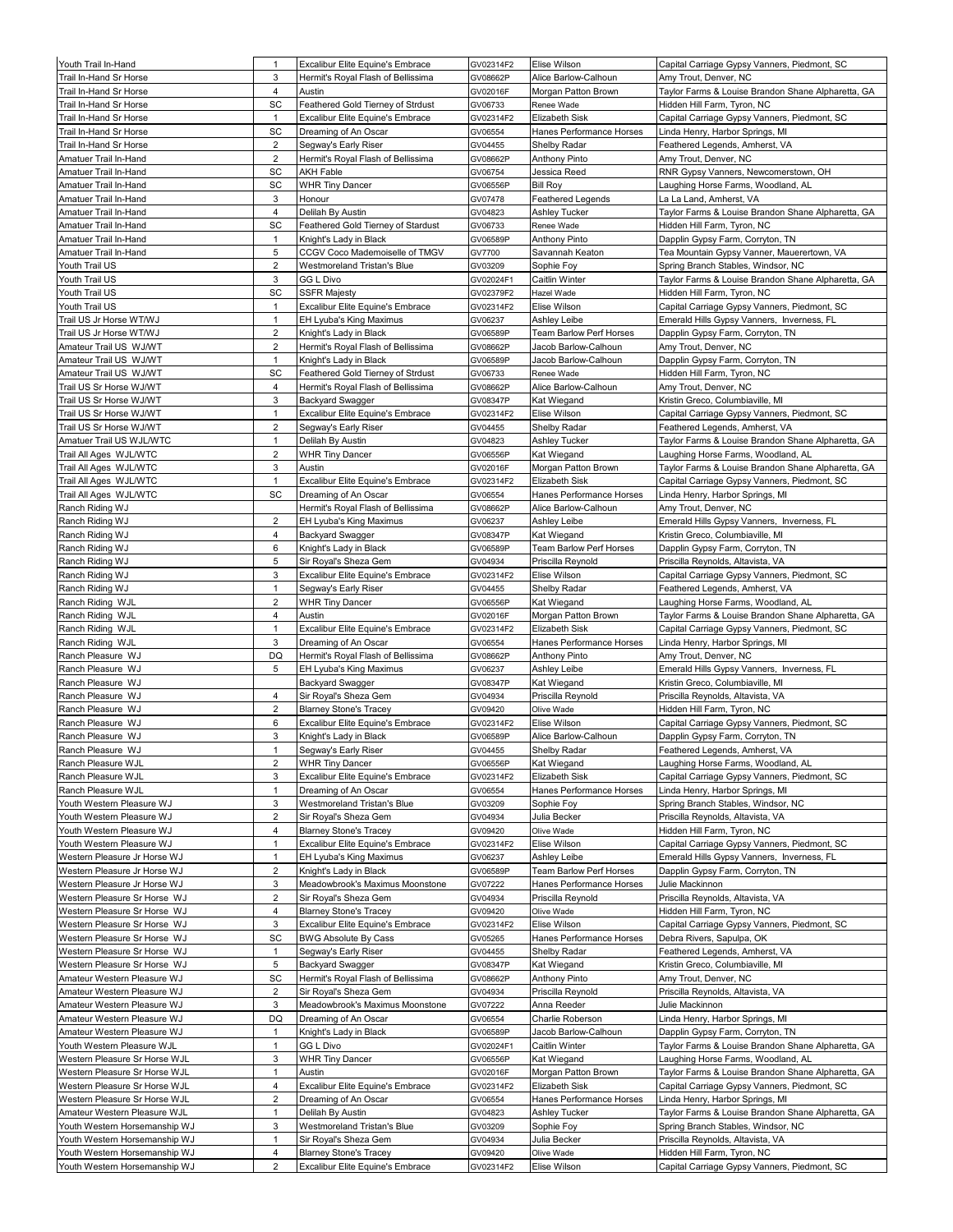| Amatuer Western Horsemanship WJ  | 2              | Hermit's Royal Flash of Bellissima | GV08662P  | <b>Anthony Pinto</b>     | Amy Trout, Denver, NC                              |
|----------------------------------|----------------|------------------------------------|-----------|--------------------------|----------------------------------------------------|
| Amatuer Western Horsemanship WJ  | 3              | Sir Royal's Sheza Gem              | GV04934   | Priscilla Reynold        | Priscilla Reynolds, Altavista, VA                  |
| Amatuer Western Horsemanship WJ  | $\mathbf{1}$   | Knight's Lady in Black             | GV06589P  | Jacob Barlow-Calhoun     | Dapplin Gypsy Farm, Corryton, TN                   |
| Youth Western Horsemanship WJL   | <b>DQ</b>      | GG L Divo                          | GV02024F1 | Caitlin Winter           | Taylor Farms & Louise Brandon Shane Alpharetta, GA |
| Amatuer Western Horsemanship WJL | $\mathbf{1}$   | Delilah By Austin                  | GV04823   | <b>Ashley Tucker</b>     | Taylor Farms & Louise Brandon Shane Alpharetta, GA |
| Dressage Suitability US WT       | 3              | EH Lyuba's King Maximus            | GV06237   | Ashley Leibe             | Emerald Hills Gypsy Vanners, Inverness, FL         |
| Dressage Suitability US WT       | $\overline{2}$ | <b>Backyard Swagger</b>            | GV08347P  | Kat Wiegand              | Kristin Greco, Columbiaville, MI                   |
| Dressage Suitability US WT       | 6              | Feathered Gold Tierney of Strdust  | GV06733   | Renee Wade               | Hidden Hill Farm, Tyron, NC                        |
| Dressage Suitability US WT       | 4              | Excalibur Elite Equine's Embrace   | GV02314F2 | Elise Wilson             | Capital Carriage Gypsy Vanners, Piedmont, SC       |
| Dressage Suitability US WT       |                | <b>BWG Absolute By Cass</b>        | GV05265   | Hanes Performance Horses | Debra Rivers, Sapulpa, OK                          |
| Dressage Suitability US WT       | 5              | Knight's Lady in Black             | GV06589P  | Alice Barlow-Calhoun     | Dapplin Gypsy Farm, Corryton, TN                   |
| Dressage Suitability US WT       | $\mathbf{1}$   | Segway's Early Riser               | GV04455   | Shelby Radar             | Feathered Legends, Amherst, VA                     |
| Dressage Suitability US - WTC    | $\mathbf{1}$   | Austin                             | GV02016F  | Morgan Patton Brown      | Taylor Farms & Louise Brandon Shane Alpharetta, GA |
| Dressage Suitability US - WTC    | 3              | <b>SSFR Majesty</b>                | GV02379F2 | Hazel Wade               | Hidden Hill Farm, Tyron, NC                        |
| Dressage Suitability US - WTC    | $\overline{2}$ | Dreaming of An Oscar               | GV06554   | Hanes Performance Horses | Linda Henry, Harbor Springs, MI                    |
| Youth English Pleasure WT        | $\mathbf{1}$   | Westmoreland Tristan's Blue        | GV03209   | Sophie Foy               | Spring Branch Stables, Windsor, NC                 |
| Youth English Pleasure WT        | $\overline{2}$ | Sir Royal's Sheza Gem              | GV04934   | Julia Becker             | Priscilla Reynolds, Altavista, VA                  |
| Youth English Pleasure WT        | 3              | Excalibur Elite Equine's Embrace   | GV02314F2 | Elise Wilson             | Capital Carriage Gypsy Vanners, Piedmont, SC       |
| English Pleasure Jr Horse WT     | $\mathbf{1}$   | EH Lyuba's King Maximus            | GV06237   | Ashley Leibe             | Emerald Hills Gypsy Vanners, Inverness, FL         |
| English Pleasure Jr Horse WT     | $\overline{2}$ | Knight's Lady in Black             | GV06589P  | Team Barlow Perf Horses  | Dapplin Gypsy Farm, Corryton, TN                   |
| English Pleasure Jr Horse WT     | SC             | Meadowbrook's Maximus Moonstone    | GV07222   | Hanes Performance Horses | Julie Mackinnon                                    |
| English Pleasure Jr Horse WT     | SC             | Saphire's White Knight             | GV06262   | Hanes Performance Horses | Kathy Edwards, Oil Trough, AR                      |
| English Pleasure Sr Horse WT     | 3              | <b>Backyard Swagger</b>            | GV08347P  | Kat Wiegand              | Kristin Greco, Columbiaville, MI                   |
| English Pleasure Sr Horse WT     | $\overline{2}$ | Feathered Gold Tierney of Strdust  | GV06733   | Renee Wade               | Hidden Hill Farm, Tyron, NC                        |
| English Pleasure Sr Horse WT     | 4              | Excalibur Elite Equine's Embrace   | GV02314F2 | Elise Wilson             | Capital Carriage Gypsy Vanners, Piedmont, SC       |
| English Pleasure Sr Horse WT     | 5              | <b>BWG Absolute By Cass</b>        | GV05265   | Hanes Performance Horses | Debra Rivers, Sapulpa, OK                          |
| English Pleasure Sr Horse WT     | $\mathbf{1}$   | Segway's Early Riser               | GV04455   | Shelby Radar             | Feathered Legends, Amherst, VA                     |
| Amateur English Pleasure WT      | SC             | Hermit's Royal Flash of Bellissima | GV08662P  | <b>Anthony Pinto</b>     | Amy Trout, Denver, NC                              |
| Amateur English Pleasure WT      | $\overline{2}$ | Feathered Gold Tierney of Strdust  | GV06733   | Renee Wade               | Hidden Hill Farm, Tyron, NC                        |
| Amateur English Pleasure WT      | SC             | Saphire's White Knight             | GV06262   |                          | Kathy Edwards, Oil Trough, AR                      |
| Amateur English Pleasure WT      | $\mathbf{1}$   | Dreaming of An Oscar               | GV06554   | Anna Reeder              | Linda Henry, Harbor Springs, MI                    |
| Youth English Pleasure WTC       |                |                                    |           |                          |                                                    |
| Youth English Pleasure WTC       | $\mathbf{1}$   | GG L Divo                          | GV02024F1 | Caitlin Winter           | Taylor Farms & Louise Brandon Shane Alpharetta, GA |
| Youth English Pleasure WTC       | $\overline{2}$ | <b>SSFR Majesty</b>                | GV02379F2 | Hazel Wade               | Hidden Hill Farm, Tyron, NC                        |
| English Pleasure Sr Horse WTC    |                |                                    |           |                          |                                                    |
| English Pleasure Sr Horse WTC    | 3              | <b>WHR Tiny Dancer</b>             | GV06556P  | Kat Wiegand              | Laughing Horse Farms, Woodland, AL                 |
| English Pleasure Sr Horse WTC    | $\overline{2}$ | Austin                             | GV02016F  | Morgan Patton Brown      | Taylor Farms & Louise Brandon Shane Alpharetta, GA |
| English Pleasure Sr Horse WTC    | $\overline{4}$ | <b>SSFR Majesty</b>                | GV02379F2 | Hazel Wade               | Hidden Hill Farm, Tyron, NC                        |
| English Pleasure Sr Horse WTC    | 5              | Excalibur Elite Equine's Embrace   | GV02314F2 | Elizabeth Sisk           | Capital Carriage Gypsy Vanners, Piedmont, SC       |
| English Pleasure Sr Horse WTC    | $\mathbf{1}$   | Dreaming of An Oscar               | GV06554   | Hanes Performance Horses | Linda Henry, Harbor Springs, MI                    |
| Amateur English Pleasure WTC     | $\mathbf{1}$   | Delilah By Austin                  | GV04823   | <b>Ashley Tucker</b>     | Taylor Farms & Louise Brandon Shane Alpharetta, GA |
| Youth English Equitation WT      | 3              | Westmoreland Tristan's Blue        | GV03209   | Sophie Foy               | Spring Branch Stables, Windsor, NC                 |
| Youth English Equitation WT      | $\mathbf{1}$   | Sir Royal's Sheza Gem              | GV04934   | Julia Becker             | Priscilla Reynolds, Altavista, VA                  |
| Youth English Equitation WT      | $\overline{2}$ | Excalibur Elite Equine's Embrace   | GV02314F2 | Elise Wilson             | Capital Carriage Gypsy Vanners, Piedmont, SC       |
| Amateur English Equitation WT    | DQ             | Hermit's Royal Flash of Bellissima | GV08662P  | <b>Anthony Pinto</b>     | Amy Trout, Denver, NC                              |
| Youth English Equitation WTC     | $\mathbf{1}$   | <b>GG L Divo</b>                   | GV02024F1 | Caitlin Winter           | Taylor Farms & Louise Brandon Shane Alpharetta, GA |
| Youth English Equitation WTC     | SC             | <b>SSFR Majesty</b>                | GV02379F2 | Hazel Wade               | Hidden Hill Farm, Tyron, NC                        |
| Amateur English Equitation WTC   | $\mathbf{1}$   | Delilah By Austin                  | GV04823   | <b>Ashley Tucker</b>     | Taylor Farms & Louise Brandon Shane Alpharetta, GA |
|                                  |                |                                    |           |                          |                                                    |

| <b>Specialty In Hand</b> | Hermit's Royal Flash of Bellissima | GV08662P  | <b>Anthony Pinto</b>     | Amy Trout, Denver, NC                              |
|--------------------------|------------------------------------|-----------|--------------------------|----------------------------------------------------|
| Champion                 |                                    |           |                          |                                                    |
| <b>Specialty In Hand</b> | Dreaming of An Oscar               | GV06554   | Hanes Performance Horses | Linda Henry, Harbor Springs, MI                    |
| <b>Res Champion</b>      |                                    |           |                          |                                                    |
|                          |                                    |           |                          |                                                    |
|                          |                                    |           |                          |                                                    |
| Open Performance WJ/WT   | Segway's Early Riser               | GV04455   | Shelby Radar             | Feathered Legends, Amherst, VA                     |
| Champion                 |                                    |           |                          |                                                    |
| Open Performance WJ/WT   | EH Lyuba's King Maximus            | GV06237   | Ashley Leibe             | Emerald Hills Gypsy Vanners, Inverness, FL         |
| <b>Res Champion</b>      |                                    |           |                          |                                                    |
|                          |                                    |           |                          |                                                    |
|                          |                                    |           |                          |                                                    |
| Open Performance WJL/WTC | Dreaming of An Oscar               | GV06554   | <b>Taylor Hanes</b>      | Linda Henry, Harbor Springs, MI                    |
| Champion                 |                                    |           |                          |                                                    |
| Open Performance WJL/WTC | Excalibur Elite Equine's Embrace   | GV02314F2 | <b>Elizabeth Sisk</b>    | Capital Carriage Gypsy Vanners, Piedmont, SC       |
| <b>Res Champion</b>      |                                    |           |                          |                                                    |
|                          |                                    |           |                          |                                                    |
|                          |                                    |           |                          |                                                    |
| Amateur WJ/WT            | Knight's Lady in Black             | GV06589P  | Jacob Barlow-Calhoun     | Dapplin Gypsy Farm, Corryton, TN                   |
| Champion                 |                                    |           |                          |                                                    |
| <b>Amateur WJ/WT</b>     | Hermit's Royal Flash of Bellissima | GV08662P  | Anthony Pinto            | Amy Trout, Denver, NC                              |
| <b>Res Champion</b>      |                                    |           |                          |                                                    |
|                          |                                    |           |                          |                                                    |
|                          |                                    |           |                          |                                                    |
| Amateur WJL/WTC          | Delilah By Austin                  | GV04823   | <b>Ashley Tucker</b>     | Taylor Farms & Louise Brandon Shane Alpharetta, GA |
| Champion                 |                                    |           |                          |                                                    |
| Amateur WJL/WTC          | <b>WHR Tiny Dancer</b>             | GV06556P  | <b>Bill Roy</b>          | Laughing Horse Farms, Woodland, AL                 |
| <b>Res Champion</b>      |                                    |           |                          |                                                    |
|                          |                                    |           |                          |                                                    |
|                          |                                    |           |                          |                                                    |
| Youth                    | Excalibur Elite Equine's Embrace   | GV02314F2 | Elise Wilson             | Capital Carriage Gypsy Vanners, Piedmont, SC       |
| Champion                 |                                    |           |                          |                                                    |
|                          |                                    |           |                          |                                                    |